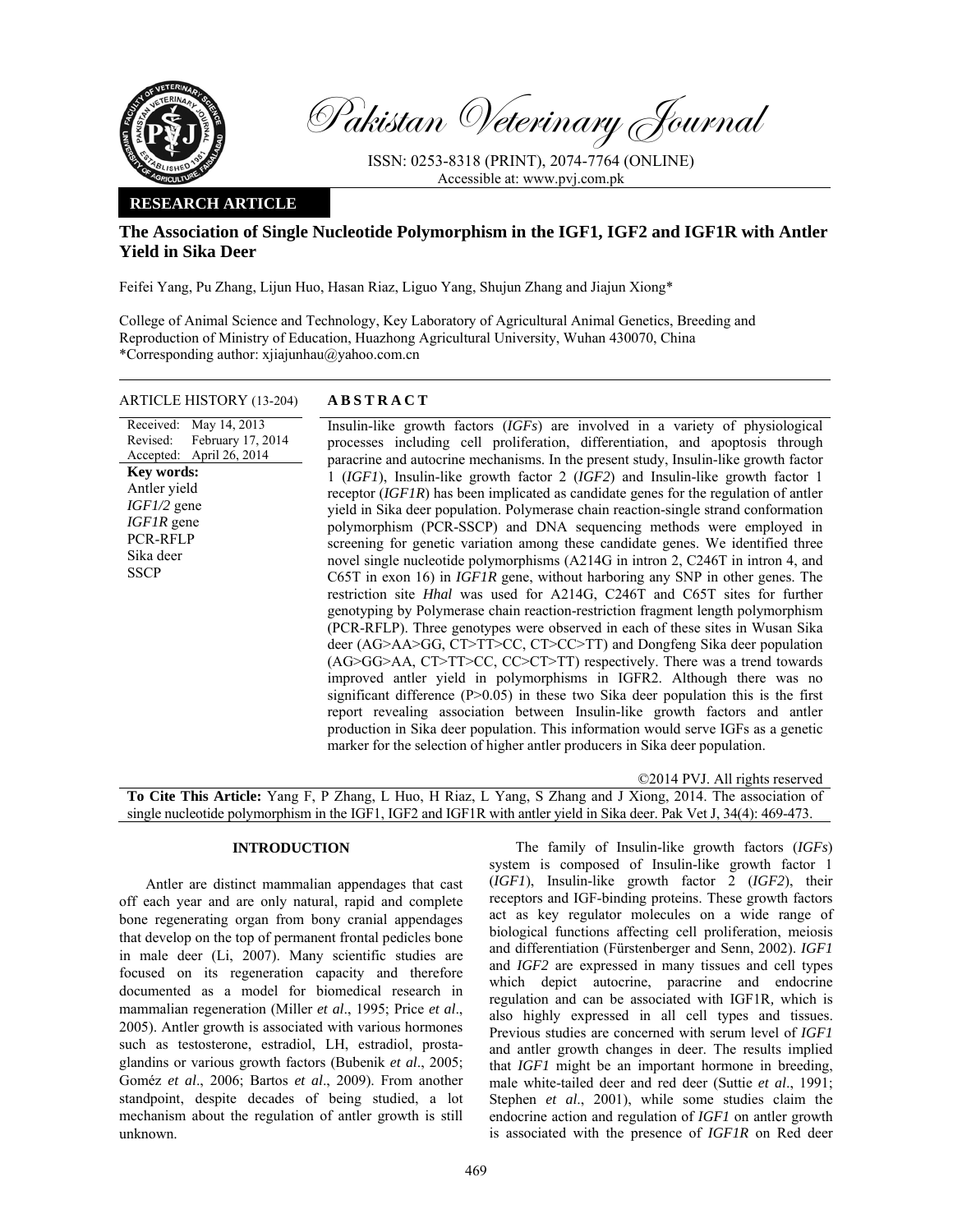antler tips (Elliott *et al*., 1992). Similarly, effects of *IGF1* and *IGF2* are investigated in primary cell culture from the growing tip of red deer velvet antlers (Sadighi *et al*., 1994). Radio receptor assays and affinity cross-linking studies indicated that *IGF1* has intimation in matrix development in cartilage while *IGF2* may have a role in rapid differentiation and proliferation of antler tissues (Elliott *et al*., 1993). As *IGF1* and *IGF2* have been demonstrated to influence cartilage growth and proliferation of antler tissues with relation to its receptor, these could be considered as antler stimulating hormones. To the best of our knowledge, a few studies suggest that *IGFs* are involved in regulation of antler growth of but no investigation has been conducted on the relationship between antler yield and the single nucleotide polymorphisms (SNPs) in the *IGFs* and their receptors, So, in the present study we were intended to detect the *IGF1*, *IGF2*, IGF1R gene polymorphism and determined correlation analysis with antler yield to find their candidacy as effective molecular markers.

### **MATERIALS AND METHODS**

**Animals and Genomic DNA preparation:** The study examined 219 blood samples of Sika deer independently collected from two deer farms, Wusan Sika deer farm (n=140, Jingmen City, Hubei Province) and Dongfeng County Sika deer Farm (n=79, Jilin Province). Blood samples (8ml) were drawn from the jugular vein of each Sika deer. Genomic DNA was extracted from white blood cells using standard phenol-chloroform extraction

protocol. The samples were diluted in TE buffer and stored at -20°C for subsequent analysis.

**SSCP for SNP detecting and PCR–RFLP reactions for genotyping:** A total of 12 pairs of primers were designed using Primer 5.0 (Premier Biosoft Inc, Palo Alto, CA, USA) on the basis of DNA sequence of the bovine *IGF1, IGF2* and *IGF1R* (Accession: Table 1). Each PCR reaction was carried out in final volume of 20µl containing 10 pmol each of primers, 2**×**Taq PCR Master Mix, and 1.2µl of genomic DNA as template. PCR conditions were programmed as follows: initial denaturation at  $94^{\circ}$ C for 5 min followed by 35 cycles at 94°C for 45 s, annealing at respective temperatures (Table 1) for 45 s, extension at  $72^{\circ}$ C for 45 s, and a final extension step at 72°C for 10min. Products were loaded onto 1.2% agarose gel. PCR-SSCP method was used to detect the polymorphisms. Samples of different genotypes were sequenced by a sequencing company (Shanghai Sangon Biological Engineering Technology Engineering Service Co., Ltd). For RFLP, final PCR product was digested with *Hhal* restriction enzymes. The reaction mixture included PCR product  $(5 \mu L)$ , 0.1  $\mu L$  restriction enzyme (MBI Fermentas), 1  $\mu$ L of the corresponding  $10 \times$ reaction buffer and 3.9µL ultra-pure water. Finally, the fragments were separated on 1.2% agarose gel or 8% PAGE and silver stained.

**Data analysis:** The association analyses were implemented using GLM model procedure (SAS 9.0; SAS Institute, Cary, NC, USA). The model was showed as follows:

**Table 1:** The different primer sequences and PCR product sizes for the three genes

| Primer         | Primer Sequence $(5' \rightarrow 3')$ | Annealing Tm (°C) | Product Size (bp) | <b>Accession Number</b> |
|----------------|---------------------------------------|-------------------|-------------------|-------------------------|
| <b>IGFIPI</b>  | CACAAAAATGGGGGAAAGAAAATGC             | 62                | 247 (exon1)       | DQ010028.1              |
|                | AGGGCAAAGATTTTGCTGAGCTGTA             |                   |                   |                         |
| IGFIP2         | <b>CACAGCCTATTATCCCACTCT</b>          | 52.6              | 378 (exon2)       | NC 007303.4             |
|                | <b>CTTTTGACCCTATGAACCA</b>            |                   |                   |                         |
| IGFIP3         | AAGAGATGGGTTGGATACA                   | 62.8              | 418 (exon4)       | NC 007303.4             |
|                | CTTGAGAGGCAGGGACTAA                   |                   |                   |                         |
| IGFIP4         | AGTAGAGGGAGTGCAGGAAACA                | 60                | 260 (exon5)       | AF210387.1              |
|                | TCTACCAACTCCAGGGTCATTT                |                   |                   |                         |
| IGF2PI         | CACGCTCTAAAAATGCCCTTCAC               | 61.3              | 316 (exon2)       | EU518675.1              |
|                | <b>GAGCACTCCAAAGGCAGCTTTCTTA</b>      |                   |                   |                         |
| IGF2P2         | AAAAAAATCACACCGACTTC                  | 62.8              | 229 (exon5)       | EU518675.1              |
|                | ACGAGCAGGGCGGGAAACG                   |                   |                   |                         |
| IGF2P3         | <b>CCCCTGACTGGCTCTTCCTC</b>           | 63                | 262 (exon 10)     | EU518675.1              |
|                | <b>TTCTAATCGCTGGATGCCTTG</b>          |                   |                   |                         |
| <b>IGFIRPI</b> | <b>TGTGCTTTCCTTGTAACTGAAGCCT</b>      | 62.5              | 380 (exon2)       | HM988958.1              |
|                | <b>GCCCCACGGGTGATATTCC</b>            |                   |                   |                         |
| IGFIRP2        | <b>TCCAGTGTTTCTGTCCCTCC</b>           | 63.5              | 223 (exon 10)     | JN204287.1              |
|                | <b>TCAGCGTCCAGACTCACC</b>             |                   |                   |                         |
| IGFIRP3        | <b>GCGTCTGTCCTCCTCTTTGGGT</b>         | 64.5              | 356 (Intron2)     | HM988958.1              |
|                | <b>TACCAAAAAACCTCCTTTCACACAA</b>      |                   |                   |                         |
| IGFIRP4        | <b>GATAACGGTCTGATGCTGAT</b>           | 63.8              | 338 (Intron4)     | <b>ENSEMBL</b>          |
|                | <b>GATGTCCAGGTGTTGGTTTA</b>           |                   |                   |                         |
| IGFIRP5        | <b>GTGTACGTTCCTGACGAGTGGGA</b>        | 62.9              | 230 (exon 16)     | GQ487665.1              |
|                | ACGTGGTGACAATTGAACTCCTTCA             |                   |                   |                         |

**Table 2:** The genotypic and allelic frequencies of the IGF1R gene in Sika deer population

| Mutation           | . .<br>Population  | ັ<br>Number |       | Allele frequency | Genotype frequency |           |           |
|--------------------|--------------------|-------------|-------|------------------|--------------------|-----------|-----------|
| A214G              | Wusan Sika deer    | 101         | A     | G                | $AA(n=)$           | $AG(n=)$  | $GG(n=)$  |
|                    |                    |             | 0.515 | 0.485            | 0.277(28)          | 0.475(48) | 0.248(25) |
|                    | Dongfeng Sika deer | 68          | 0.493 | 0.507            | 0.221(15)          | 0.544(37) | 0.235(16) |
| C <sub>246</sub> T | Wusan Sika deer    | 126         | C     |                  | $CC(n=)$           | $CT$ (n=) | $TT(n=)$  |
|                    |                    |             | 0.476 | 0.524            | 0.278(35)          | 0.397(50) | 0.325(41) |
|                    | Dongfeng Sika deer | 73          | 0.466 | 0.534            | 0.233(17)          | 0.466(34) | 0.301(22) |
| C65T               | Wusan Sika deer    | 140         | C     |                  | $CC(n=)$           | $CT$ (n=) | $TT(n=)$  |
|                    |                    |             | 0.614 | 0.386            | 0.421(59)          | 0.529(74) | 0.121(17) |
|                    | Dongfeng Sika deer | 79          | 0.627 | 0.373            | 0.443(35)          | 0.367(29) | 0.190(15) |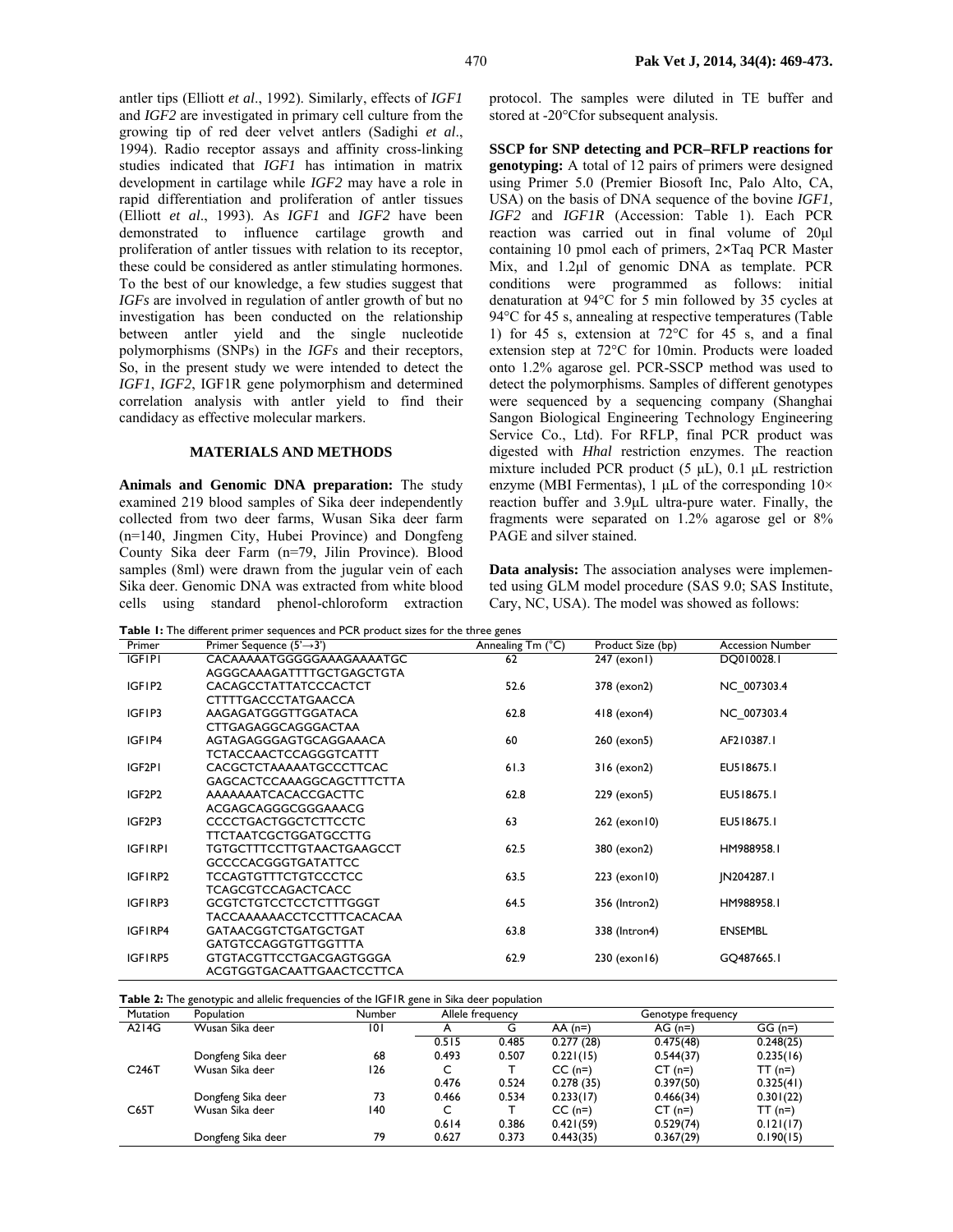|  |                                   |  | Table 3: Least squares mean and standard error of antler yield of |  |  |  |
|--|-----------------------------------|--|-------------------------------------------------------------------|--|--|--|
|  | different genotypes of IGFIR gene |  |                                                                   |  |  |  |

| Mutation           | . .<br>Population | Genotype | Number | Mean±SE            |
|--------------------|-------------------|----------|--------|--------------------|
| A214G              | Wusan Sika        | AA       | 28     | $1318.2 \pm 77.2$  |
|                    | deer              | AG       | 48     | 1308.5±59.0        |
|                    |                   | GG       | 25     | $1188.2 \pm 81.7$  |
|                    | Dongfeng Sika     | AA       | 15     | 2047.0±186.0       |
|                    | deer              | AG       | 37     | $2034.3 \pm 118.2$ |
|                    |                   | GG       | 16     | $2162.5 \pm 179.8$ |
| C <sub>246</sub> T | Wusan Sika        | CC       | 35     | 1349.2±67.6        |
|                    | deer              | СT       | 50     | $1253.5 \pm 56.5$  |
|                    |                   | тт       | 41     | $1253.3 + 62.4$    |
|                    | Dongfeng Sika     | CC       | 17     | 2064.9±181.2       |
|                    | deer              | CТ       | 34     | 1960.0±128.2       |
|                    |                   | ТT       | 22     | $2298.1 \pm 159.3$ |
| C65T               | Wusan Sika        | CC       | 59     | 1221.6±52.9        |
|                    | deer              | CТ       | 74     | $1314.8 \pm 50.8$  |
|                    |                   | ТT       | 17     | 1353.3±98.5        |
|                    | Dongfeng Sika     | CC       | 35     | 2079.6±124.1       |
|                    | deer              | CТ       | 29     | $2132.5 \pm 136.3$ |
|                    |                   | тт       | 15     | 2002.7±189.5       |

 $P_{ijk}=\mu+G_i+Q_{ik}+e_{ijk}$ 

Where P<sub>ijk</sub> was different saw antler harvest capability of animal;  $\mu$  was the population mean;  $G_i$  was fixed effect of genotype; Q<sub>ik</sub> was fixed effect of different farm; e<sub>ijks</sub> was random residual error. The level of significance was set at P<0.05.

#### **RESULTS**

**PCR-SSCP and PCR-RFLP analysis Polymorphisms of** *IGFs* **gene:** In the present study, We used PCR-singlestrand conformational polymorphism (PCR-SSCP) method to detect the polymorphism in *IGF1, IGF2* and *IGF1R* genes (Fig.1), The results showed that there was no genetic variation in *IGF1, IGF2* and *IGF1RP1, IGF1RP2* (Fig.1a,b,c,d,e,f,g,h,i), while three genotypes were identified in IGF1RP3 (Intron 2), IGF1RP4 (Intron 4), and IGF1RP5(exon 16) (Fig.1j,k,l) which further verified by sequencing. An A to G mutation was identified at Intron 2 (A214G), and C to T mutation was identified at exon16 (C65T) and later these sequences were submitted to Genebank (Accession: JX103161). Polymorphisms were detected by PCR-RFLP using *Hhal* endonuclease restriction site. Therefore, in A214G locus the *Hhal* digestion of amplified products showed three fragments (141, 215 and 356bp) for AG genotype, two fragment (141, 215bp) for GG genotype and one fragment (356bp) for AA genotype (Fig. 2). In C65T locus, three fragments (65, 165 and 230bp) for CT genotype, two fragments (65, 165bp) for CC genotype and one fragment (230bp) for TT genotype was observed (Fig. 3). Another C to T mutation was identified at Intron 4 (C246T), this polymorphism was detected by PCR-SSCP and there were three genotype CC, CT, TT in this locus (Fig. 4).

**Allele gene and genotypic frequencies:** Genotype and allele frequencies are shown in Table 2. In A214G locus, the genotype frequency showed a tendency of AG> AA>GG in Wusan Sika deer population, which had the highest frequency of genotype AG (0.475). The frequency of allele A was higher than that of allele G, however in Dongfeng Sika deer population the observed sequence AG>GG>AA, had the highest frequency of genotype AG (0.544). Similarly, the frequency of allele G was higher than that of allele A. InC246T locus, the genotype

#### AG GG AG AG AA GG M



**Fig 1:** Different subdivisions including a, b, c, d, e, f, g, h, i, j, k, l. PCR-SSCP for the Genotype of *IGF1, IGF2,IGF1R* gene, a-l represent primer IGF1P1, IGF1P2, IGF1P3, IGF1P4, IGF2P1, IGF2P2, IGF2P3, IGF1RP1, IGF1RP2, IGF1RP3, IGF1RP4, and IGF1RP5, respectively. 1-6 represented different sample.



**Fig 2:** The genotypes of Intron2 of *IGF1R* gene defined by *Hhal* -RFLP in a 1.2% agarose gel. Strands with 141bp, 215bp and 356bp for AG genotype, 141bp and 215bp for GG genotype, 356bp for AA genotype. M represented a DNA marker (100-600 bp).



**Fig 3:** The genotypes of exon16 of *IGF1R* gene defined by *Hhal* -RFLP in a 1.2% agarose gel. Strands with 65bp, 165bp and 230bp for CT genotype, 65bp and 165bp for CC genotype, 230bp for TT genotype. M represented DNA ladder marker.

frequency showed a tendency of CT>TT>CC in two Sika deer population, which was detected in abundance at genotype CT (0.397 and 0.466). The frequency of allele T was higher than that of allele C in two populations. In C65T locus, the genotype frequency showed a tendency of CT>CC>TT in Wusan Sika deer population, that showed highest frequency of genotype CT (0.529). But in Dongfeng Sika deer population this tendency was CC>CT>TT and showed highest frequency of genotype CC (0.443). The frequency of allele C was higher than that of allele T in two populations.

**Effect of difference genotypes with antler yield traits:**  In the tested population, effect of difference genotypes on antler yield traits in Sika deer is showed in Table 3. The genotype analyses of loci A214G showed that AA genotype observed higher antler yield than AG and GG genotypes in the Wusan Sika deer population, however,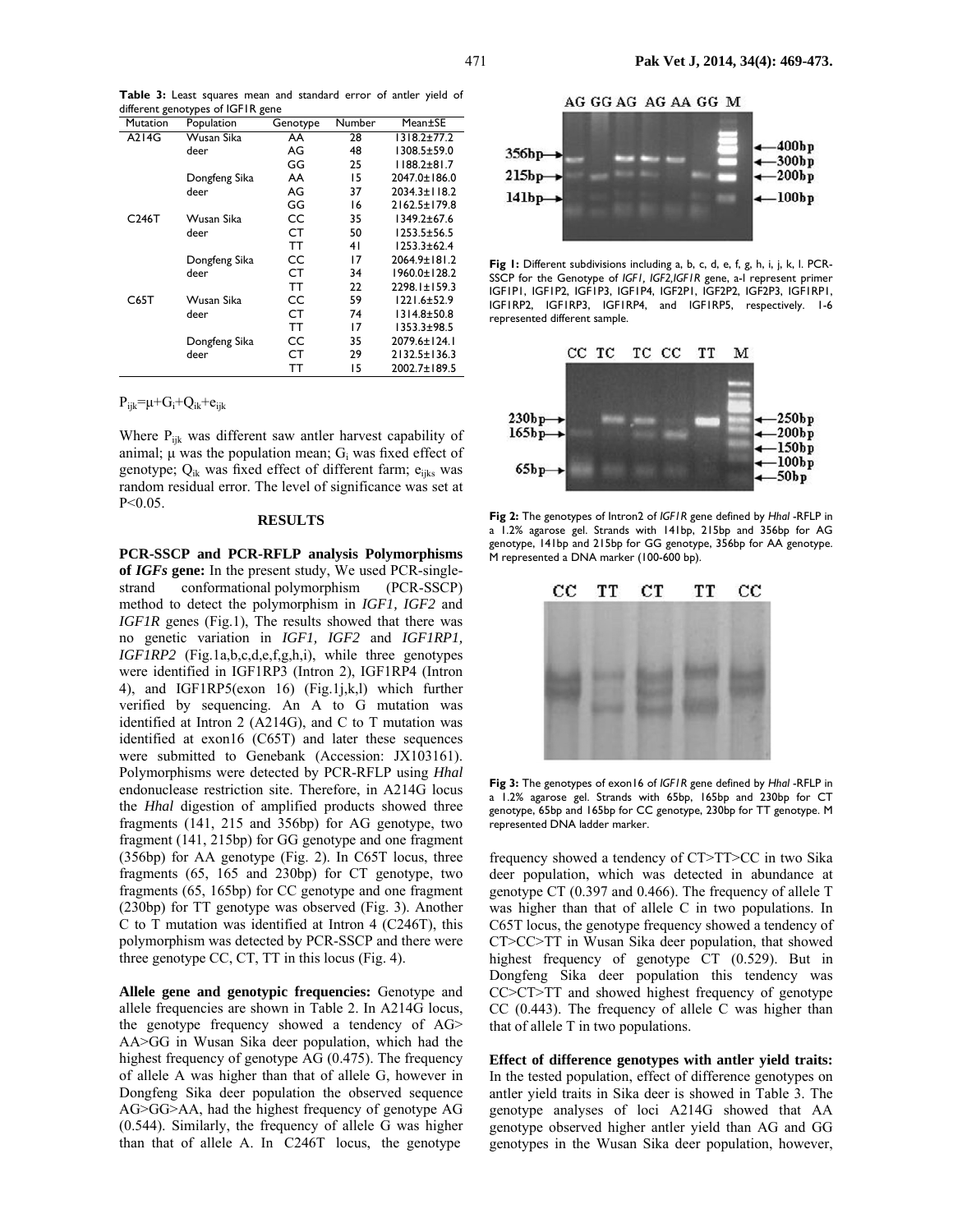

**Fig 4:** SSCP for the representative genotyping of Intron4 of IGF1R gene, three genotypes, CC, CT, TT in the present loci.

GG genotype individuals showed little improvement in antler yield than AA and AG genotypes in the Dongfeng Sika deer population. Analyses of loci C246T showed that individuals with CC genotype showed higher antler yield when compared with other genotype (CT and TT) in the Wusan Sika deer population, In contrast, TT genotype individuals showed higher in antler yield than CT and CC genotypes in the Dongfeng Sika deer population. In C65T locus, TT genotype individuals showed mild improvement compared to CT and CC genotypes in the Wusan Sika deer population, however, in the Dongfeng Sika deer population CT genotype individuals showed no significance in antler yield than CC and TT genotypes. In three loci, the difference was not significant  $(P>0.05)$  in the two deer population.

### **DISCUSSION**

In the present study we documented the first report on the association of *IGF1*, *IGF2* and *IGF1R* with relation to the antler yield of two different populations of Sika deer in Central China. Three novel SNPs emanated in *IGF1* receptor which on further analysis revealed nonsignificant association in antler yield of Sika deer population. In previous studies, all IGFs were invigilated for their purported role in growth regulation and development, while the number of studies were dominated by IGF's role in milk production in cattle (Akis *et al*., 2010; Mullen *et al*., 2011), and other production traits in human, sheep, goat, pig and chicken (Ester and Hokken-Koelega, 2008; Deng *et al*., 2010; Gouda and Essawy, 2010; Hao *et al*., 2011; He *et al*., 2012). Insulin growth factors and their receptors appear to be important candidate in broad spectrum influence on antler growth, particularly in the regulation of testosterone in antler maturation which is probably arbitrated via IGF receptor. *IGF1* is exclusively expressed on the tip, upper mid and base of the deer antler, and extends its location in chondrocytes and osteoblasts which is suggestive that *IGF1* may play an important role in cartilage and bone formation throughout the deer antler development and regeneration processes (Gu *et al*., 2007). In antler tip tissues, *IGF2* has different binding patterns and properties and contributes rapid differentiation and proliferation of antler tissues (Elliott *et al*., 1993). The possibility of SNPs in IGF family might assumptive of strong association with antler production and this likely can augmented in the antler production capacity. In the present study we evaluated different SNPs sites in *IGF* and *IGF1R* genes. We did not observe any SNPs site in *IGF1* and *IGF2* genes but we detected 3 SNPs in *IGF1R* gene (A214G in intron 2, and C246T in intron 4, and C65T in exon 16). However, no significant association was observed between the polymorphisms in *IGF1R* gene in two deer